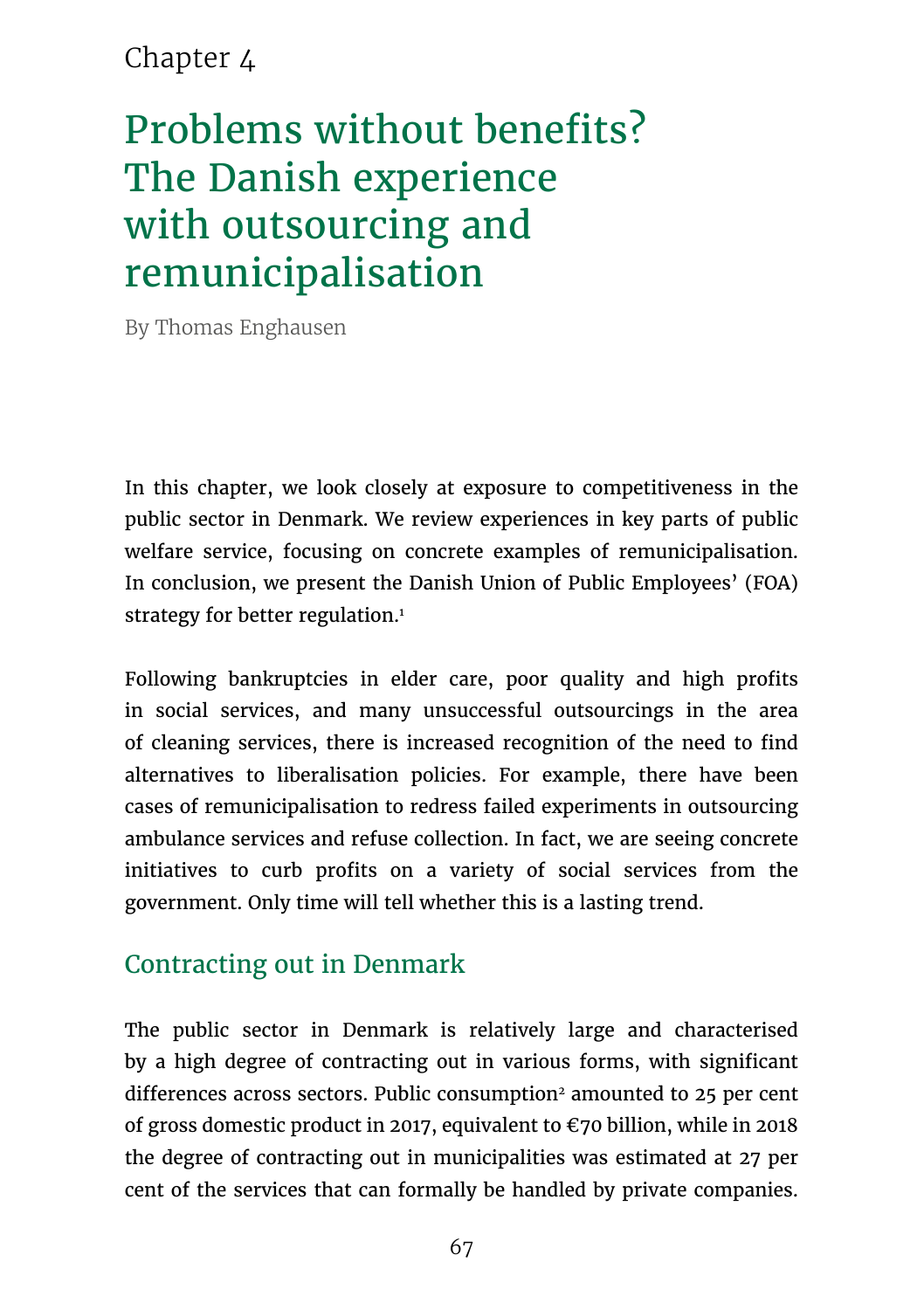*Problems without benefits? The Danish experience with outsourcing and remunicipalisation*



In addition, the country has a long tradition of semi-public institutions, which are organised as legally independent and not-for-profit initiatives – so-called 'institutions with self-ownership'.

Traditionally, there has been outsourcing of cleaning, technical services as road maintenance and bus transportation, along with ambulance services. Other areas of the welfare state such as elder care, social services and health have traditionally been run by public institutions. Today, however, the private sector has an increasing share of the services pie, partly as a result of rules on free choice between public and private care for the citizens.<sup>3</sup>

For example, Danish law confers on municipalities the responsibility to ensure that elderly citizens have the possibility to choose between at least two alternative service providers. The municipality can choose either to use a private provider and a public one, or to replace the public service with a minimum of two private providers. In the case of primary schools, while they are in majority public, there is a long tradition of private but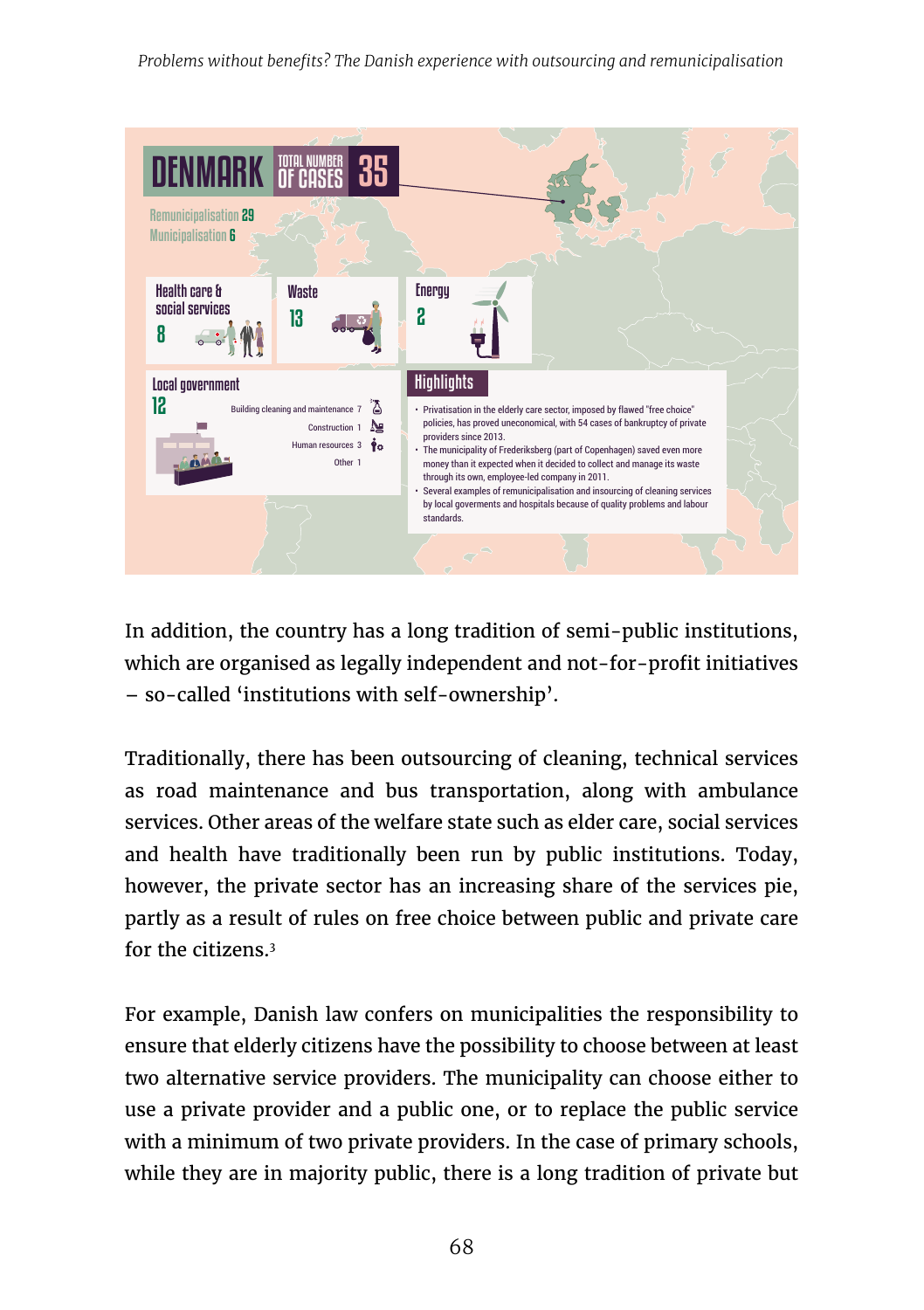non-profit institutions (it is against the law to establish a primary school as a for-profit company).

# Consequences of multiple bankruptcies in elder care

In recent years, Denmark has experienced an increasing number of bankruptcies in elder care services, with 54 since 2013. These bankruptcies have affected over 13,000 citizens and well over 2,000 employees.<sup>4</sup>

Since 2003, municipalities are required by law to offer alternative municipal homecare service options for the elderly (known as 'free choice'). The degree of outsourcing varies from municipality to municipality because it depends on the number of citizens opting for private suppliers.

The relatively large number of bankruptcies must be seen in the context of a change in legal requirements in 2013, which were meant to make it easier for municipalities to give elderly people free choice between private and public home care through tenders. But as a side effect the legislation has multiplied bankruptcies, presumably because of increased price competition. Since the wave of bankruptcies began, many municipalities have reverted to the 'old' model where the municipality is the main provider of elder care, and where there is competition in terms of quality, not price.

# Prevent bankruptcies and secure freedom of speech

In 2017, Parliament reached a political agreement to limit the number of bankruptcies and to mitigate its effects if they nevertheless occur.5 Municipalities are now required to place greater emphasis on the financial robustness of the private companies, including requirements for a bank guarantee. At the same time, the municipalities must have a greater focus on the quality of the services.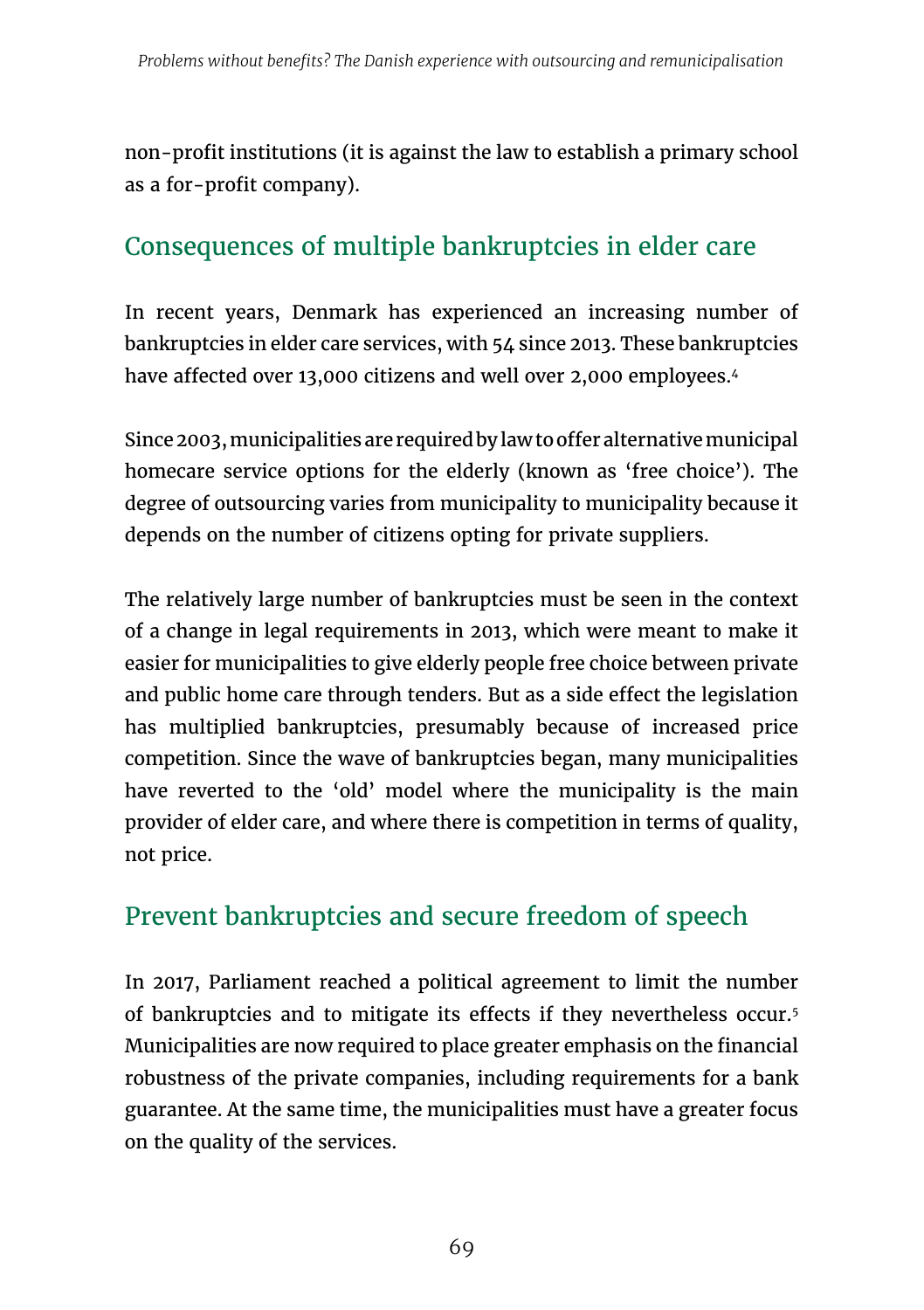The parties behind the agreement also gave employees in private care firms better opportunities to exercise their freedom of speech and openly report conditions in the private company to the municipality. FOA particularly supports this last part of the agreement, which addresses a major concern. FOA believes that the municipalities lose access to significant information on the service offered by private companies if employees do not have this direct communication channel with the municipality when they need to report problems.

However, FOA still has doubts on whether the agreement can prevent and mitigate bankruptcies. FOA has therefore formulated its own recommendations as a supplement to the political agreement. FOA recommends, among other things, that the municipalities demand guarantees from the suppliers that they can afford to follow the collective agreements on wage and working conditions. The recommendations also include a central certification (approval) model in which financial status of the suppliers can be taken into account (as is the practice in other areas of the public sector).

#### *Case l: Care for the elderly in Aarhus, Denmark*

The municipality of Aarhus (Denmark's second largest municipality) abandoned competition for home care through calls for tenders in 2018. Instead, the municipality has chosen a more limited model with the approval of a single private supplier in addition to the municipality's own services to residents.

The shift from a high degree of competition to very limited competition took place after two providers of home care to elderly people went bankrupt. The bankruptcies were initially followed by a new tender, but then the last supplier pulled out of the market. The main reason was that it was not possible to make good money in this sector.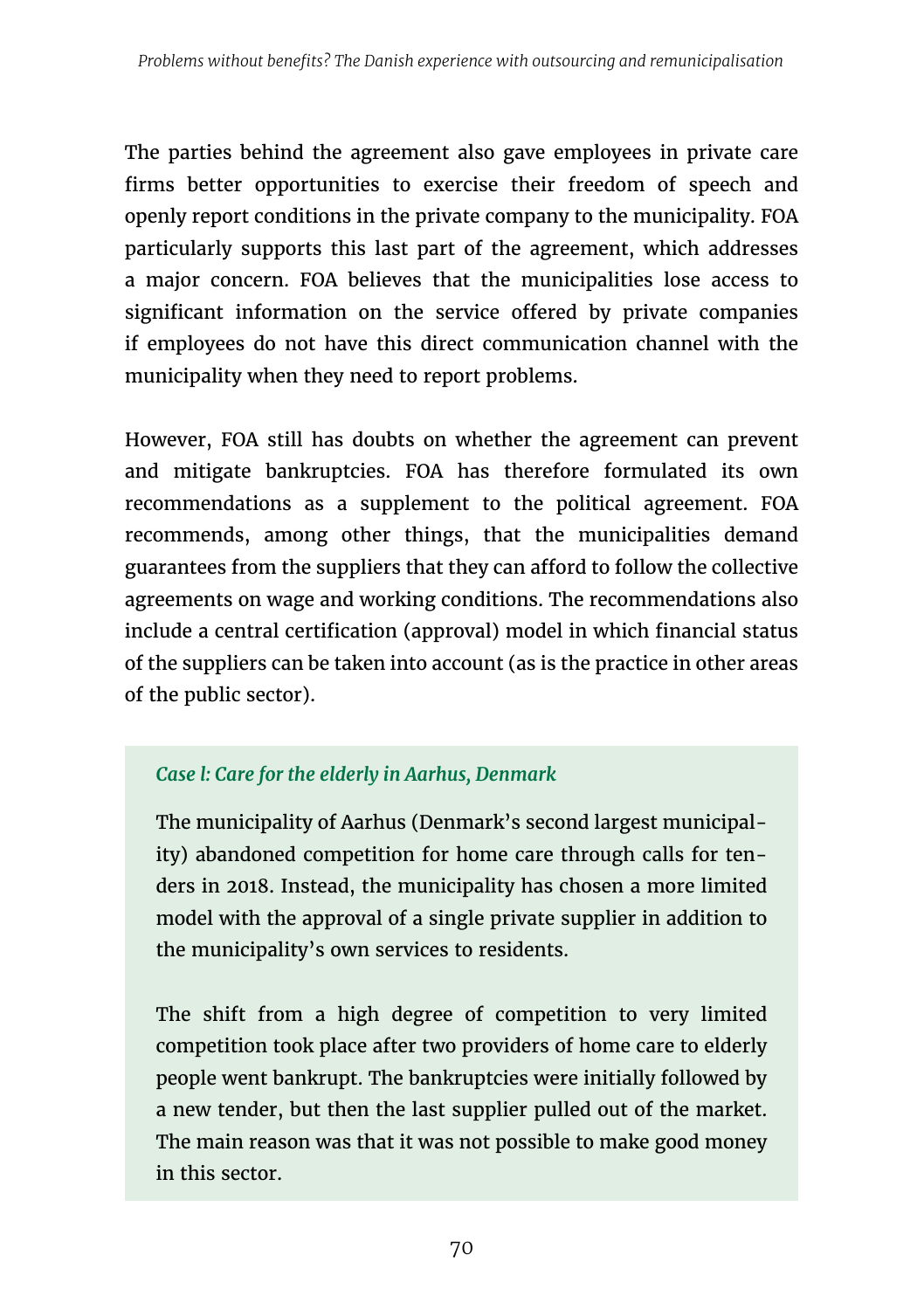After this, Aarhus reintroduced the so-called 'approval model'. Under this model, private companies can be approved to provide home care, but only at a price based on the municipality's average costs rather than through tender.

In 2018, the number of customers with private home help had dropped twofold compared to 2014.<sup>6</sup>

#### Better regulation of private companies in social services

Over the past few years there has been a wide debate about private forprofit companies as providers of social services (e.g. providing housing for children and adults with physical or mental challenges). FOA has presented several examples of private companies delivering poor quality services while the owners reap large cash rewards. One example highlights a very large profit from the 2017 sale of the private institution Søbækskolerne for the sum of  $\epsilon$ 18 million in total (including a special bonus) to multinational corporation Olivia A/S. The institution delivers services to young people with special needs, both educational training and housing. However, the sale did not transfer the physical assets, only the obligations to provide the service. This allows the previous owner to continue to earn a large income by renting out buildings to the new supplier.7

FOA has proposed much stricter market regulation for social services. The Danish legislation for private schools is a good example to follow: It only allows 'non-profit' companies, while at the same time ensuring that there are no personal interests (profit) at stake. Similar legislation for social services would ensure that money be invested in the core services.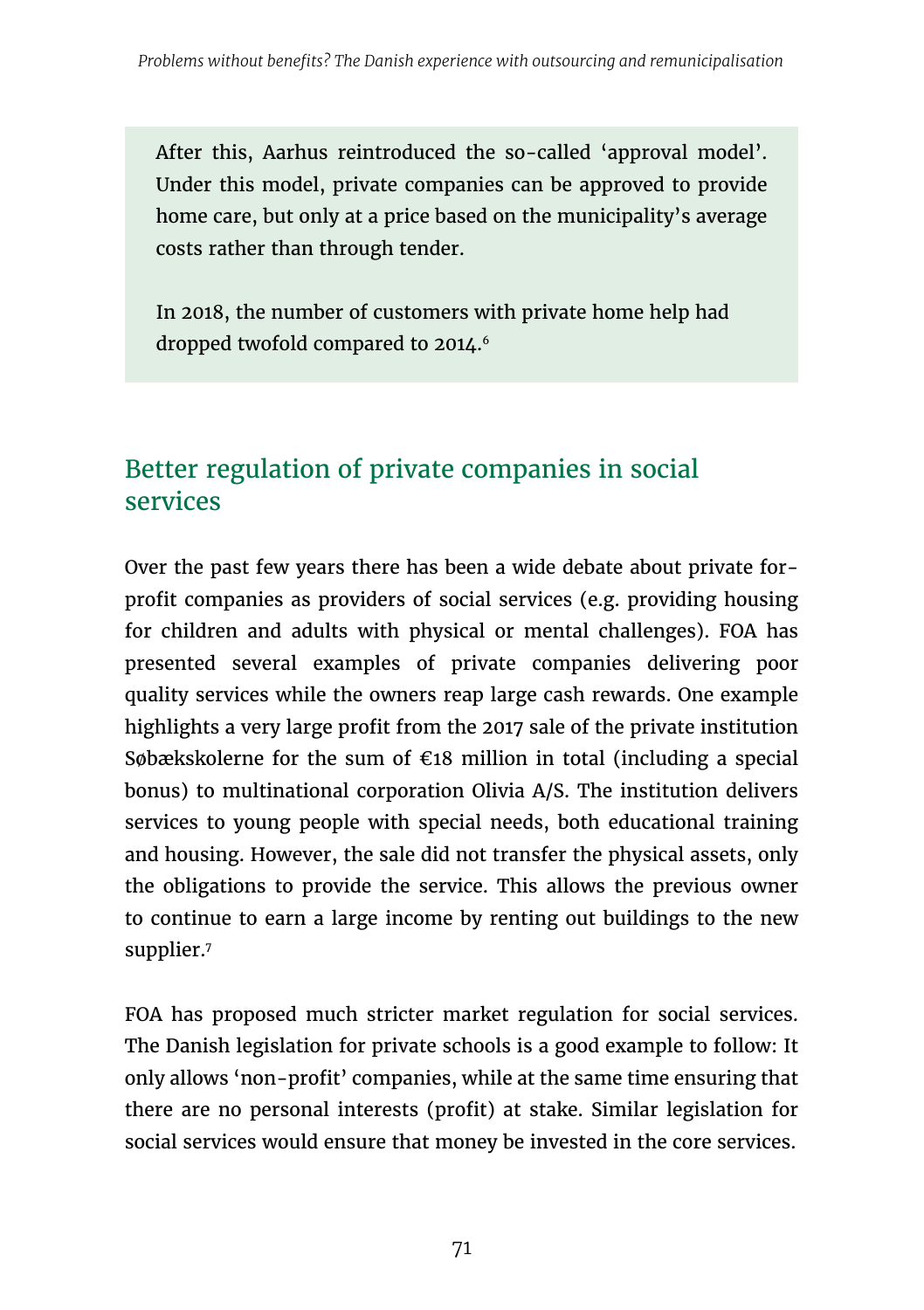At the same time, there is a need for increased supervision and control of private companies, including financial supervision. Unfortunately, national-level negotiations for new and reinforced state supervision broke down in the fall of 2018.

With a new government now in place, however, we expect to see work initiated to strengthen both regulation and control in this area. As the government itself put it this work will centre on 'how to ensure that no profit is taken out at private day care centres and social services, for example, according to the same model that applies today for private schools'.8

# Public alternative for ambulance services

In Southern Denmark, one of the country's five regions, ambulance operations were remunicipalised in 2016. This happened after new private supplier BIOS Ambulance Services went bankrupt.

Back in 2015, the ambulance company BIOS took over a large part of the ambulance services in the region. The company then won the tender in competition with Falck A/S. Until then, in most of the country Falck A/S had monopoly-like status as the only private supplier while the public sector only played a role as a provider in parts of the Capital Region.

In 2016, operations were taken over by the region, which has kept spending at a similar level while securing savings of about 15 per cent compared to the old contract with Falck A/S. At the time, the region did not want to issue a new call for tenders with only one company remaining on the market.

In late 2019, all regions were to discuss a new strategy for the area based on a joint report called *Strengthened competition in the ambulance market*. 9 The report points very specifically to the need for a public alternative to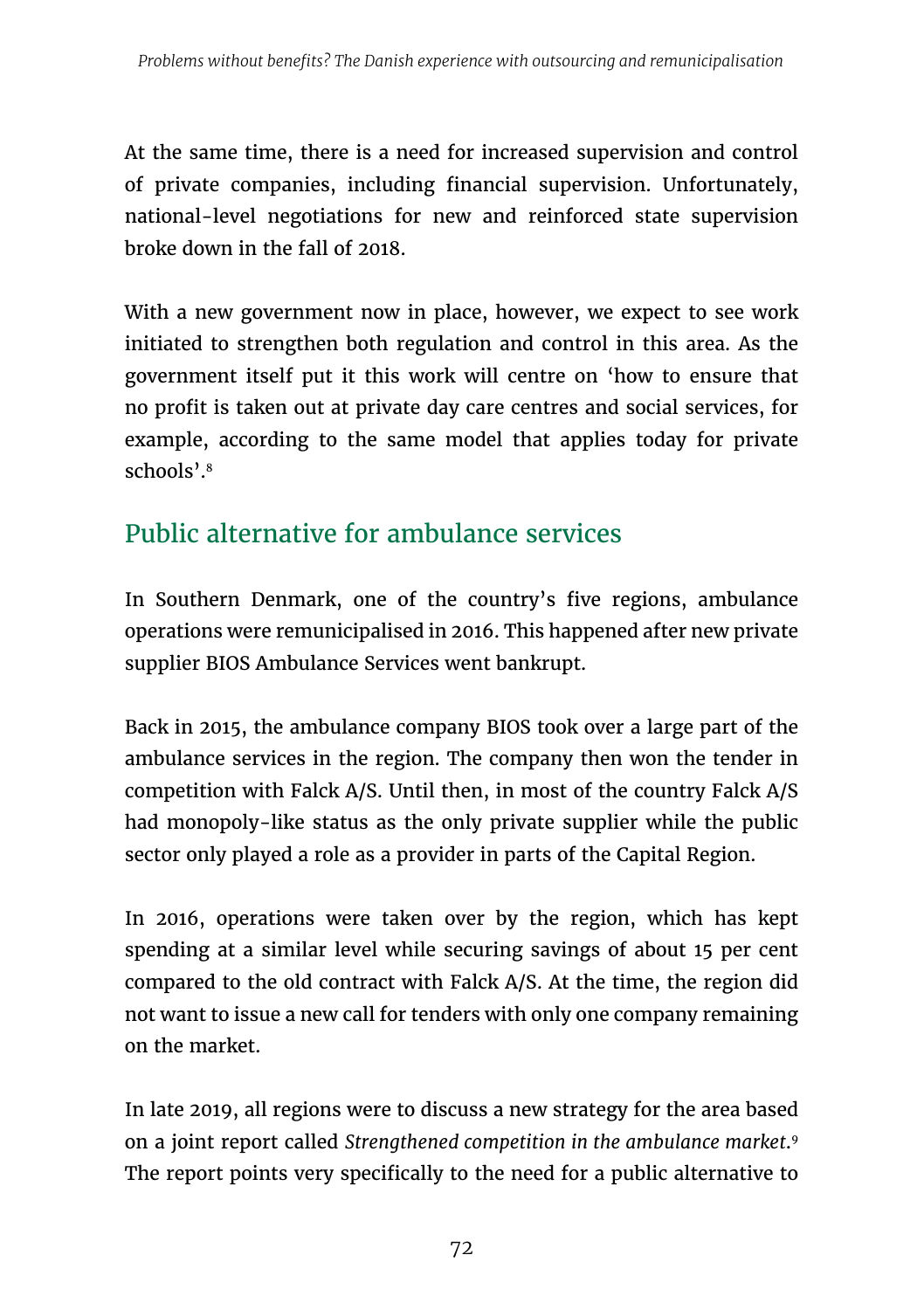private companies in the area as the only way to ensure fair competition and to end *de facto* monopoly. FOA has closely followed developments in this area and, as a trade union, we have played a very active role in the remunicipalisation given FOA has the collective agreement with the regions for the public ambulance services.

# Refuse collection goes back to municipalities

Since 2011, the municipality of Frederiksberg (part of the Capital of Copenhagen, but administratively independent from the city) has been responsible for collecting household waste. It has been very cost-effective for the municipality and thus for residents – resulting in savings of 13 per cent. The municipality's own employees work in the municipally owned company Frederiksberg Renovation, collecting garbage from roughly 50,000 households.

An interim report prepared for the municipality after the first year of municipal management (2011) estimated that Frederiksberg had been able to operate this municipal service for DKK  $45-46$  million ( $66-6.1$ ) million). When former supplier R98 was responsible for the collection, it cost approximately DKK 53 million a year ( $\epsilon$ 7 million). The municipality of Frederiksberg had a budget of DKK 48 million ( $\epsilon$ 6.4 million) for the first year of operations: 'We had expected savings of just under 10 per cent, but "Frederiksberg Renovation" has managed to do the work for 13 per cent less'.10

By way of background for this remunicipalisation, the task of refuse collection was put out to tender in 2010 when the long-standing monopoly of non-profit company R98 in the capital was put to an end by The Danish Competition Authority. The competition authority felt the private agreement should be subject to competition.

Whereas municipal authorities in Frederiksberg then decided, after a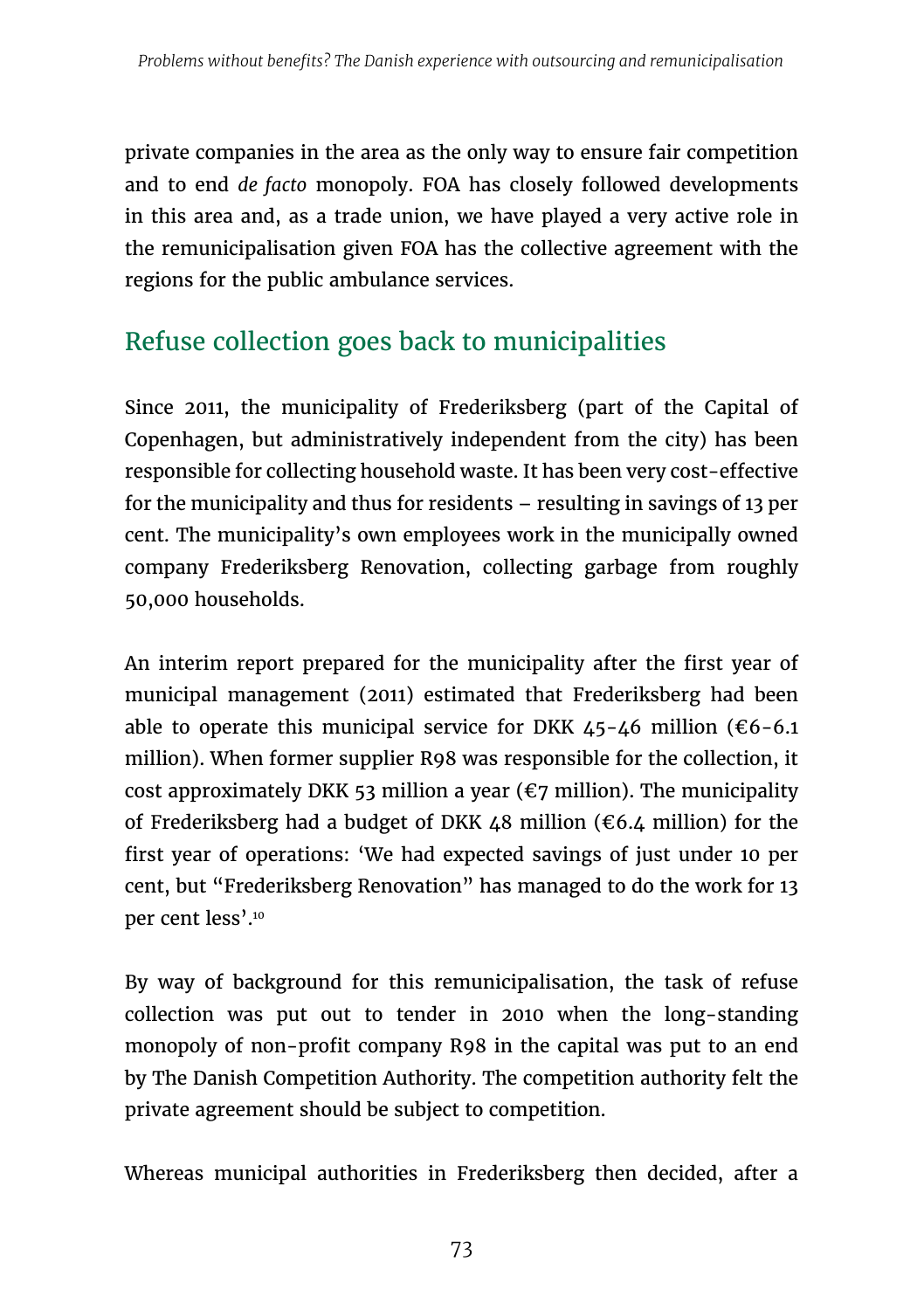tender, to take over the management instead of handing over the task to private companies, the City of Copenhagen chose to outsource refuse collection without submitting its own bid for the work.

In the City of Copenhagen, outsourcing initially caused some problems, and a labour conflict arose following severe cuts after takeover by the private company. This happened in spite of specific procurement requirements from the city aiming to protect the employees. Thus, between 2014 to 2016 the private provider participated in a research project on the working environment, which concluded that the wage rates in the private collective agreement contributed to a poor and burdensome working environment, despite the will and the initiatives to improve it.<sup>11</sup>

R98, the company that had previously held the contract, was a 111-yearold non-profit, fund-owned company with a long-term contract for solid waste collection. The company was characterised by high social commitment, good working conditions and a focus on work environment improvements, as well as a relatively low absenteeism rate. The company was not included in the call for tenders. Instead, the company was dissolved in connection with the tender process, mainly for political reasons.

Following the failed outsourcing experiment, Copenhagen has recently decided to take back large parts of the contract. The process of remunicipalisation in the capital city has since been followed by several cases in other municipalities. In 2019, 21 out of 98 municipalities in Denmark have chosen to take services back in house, in whole or in part.12

# Debate on cleaning services

Denmark has a long tradition of outsourcing and competition, particularly of cleaning services. At the same time, there has been debate for many years about poor performance in terms of quality for the users as well as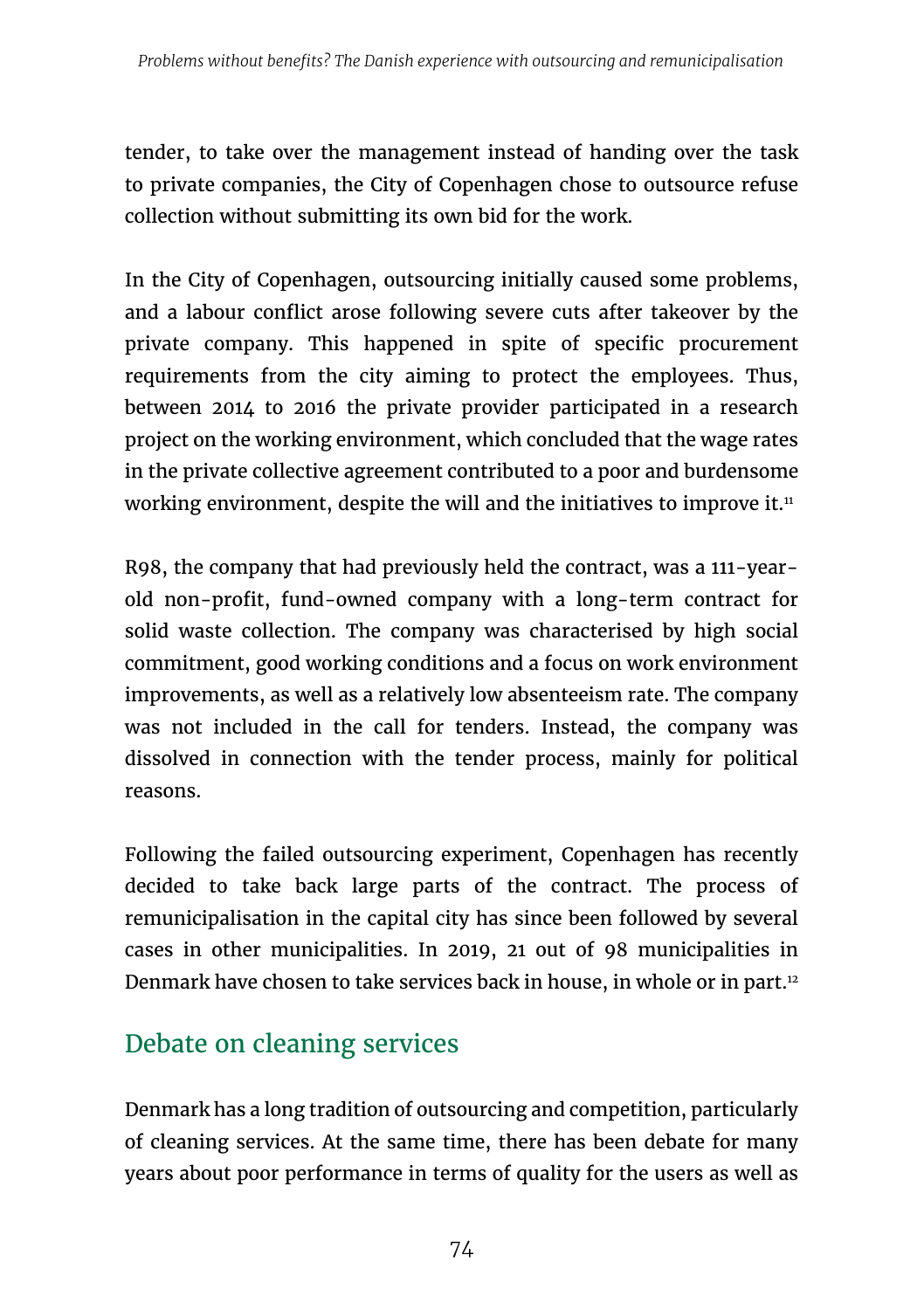low pay and working conditions for the employees.<sup>13</sup>

In 2014, a government commission formed to map productivity in Denmark pointed specifically to outsourcing of cleaning services as a path to higher productivity in the public sector. The commission used a 2012 review of only 10 municipalities' experiences with outsourcing cleaning tasks as the basis for encouraging competition for social services such as health, as well as elder and child care. According to the commission, outsourcing resulted in 'savings of between 13 and 54 per cent either with the same quality as before or better'.<sup>14</sup>

In this context, the commission highlighted the 'successful' outsourcing of cleaning at schools in Aarhus. FOA questioned the commission's recommendations, and highlighted the poor results of outsourced cleaning in general, and specifically in Aarhus.

A few years after outsourcing, private suppliers in Aarhus had only managed to win and keep contracts to clean 25 out of 40 schools. This happened mainly because of unacceptable quality after the outsourcing. One private company even terminated some contracts on its own will because the company acknowledged it could not live up to promises of cheap, high quality cleaning.

Meanwhile FOA, in collaboration with one of the other large trade unions (3F), has accumulated experience with the remunicipalisation of cleaning in municipalities and hospitals, including in university hospitals in Aarhus and Copenhagen (see Case II). Remunicipalisation has happened through cancellation of contracts as well as non-renewal at contract expiry, with some municipalities having submitted their own in-house bid for the contract.15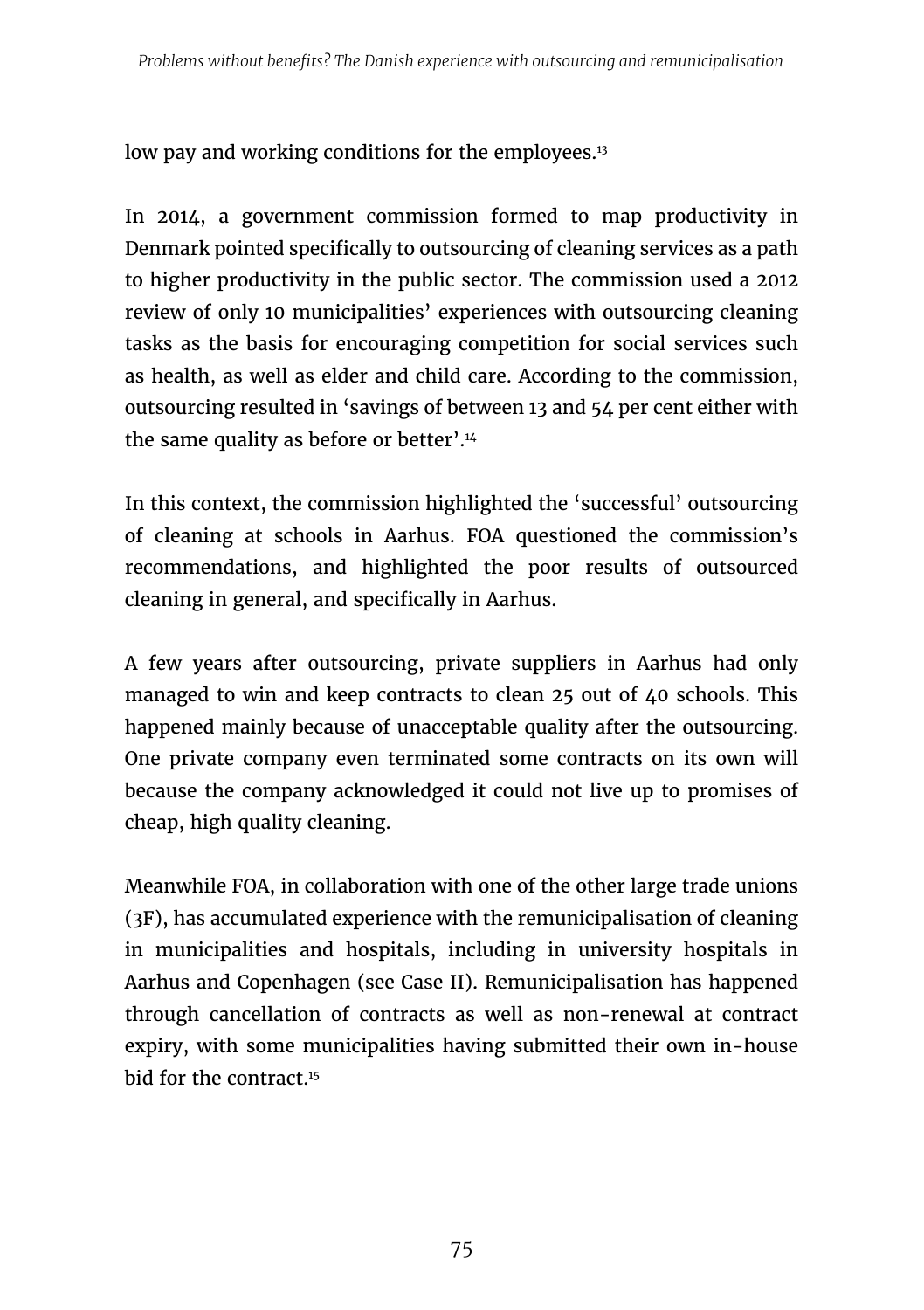#### *Case ll: In-house cleaning at the Copenhagen university hospital*

On 1 August 2015, *Rigshospitalet* (the university hospital in Copenhagen, RH) took back cleaning services from the ISS service company. This happened after the contract was terminated prematurely by the hospital due to complaints about quality.

ISS had one of two major cleaning contracts. There is no full accounting of how much RH has paid in total to ISS, but it is estimated to be at least DKK 46 million ( $\epsilon$ 6.1 million) per year. Since coming back in house, the service centre at RH has taken charge of the cleaning for DKK 2 million ( $\epsilon$ 267,000) less per year. The hospital department has also promised to improve service quality.

When RH took over the work, all workers including managers became public employees, and wages increased to the level set in the public agreement.

FOA's assessment is that all service components are now interconnected, which leads to better quality, proper working conditions that meet the requirements of working environment rules and the collective agreement, while also providing savings for the hospital. How is it possible? Presumably, ISS extracted a huge profit out of the contract. In order to do that, they lowered quality and working conditions beyond what even the private collective agreement had allowed.16

#### FOA's strategy: welfare without profit

Over the past 30 years, Denmark's welfare state has been exposed to competition. And outsourcing has often led to deteriorating employment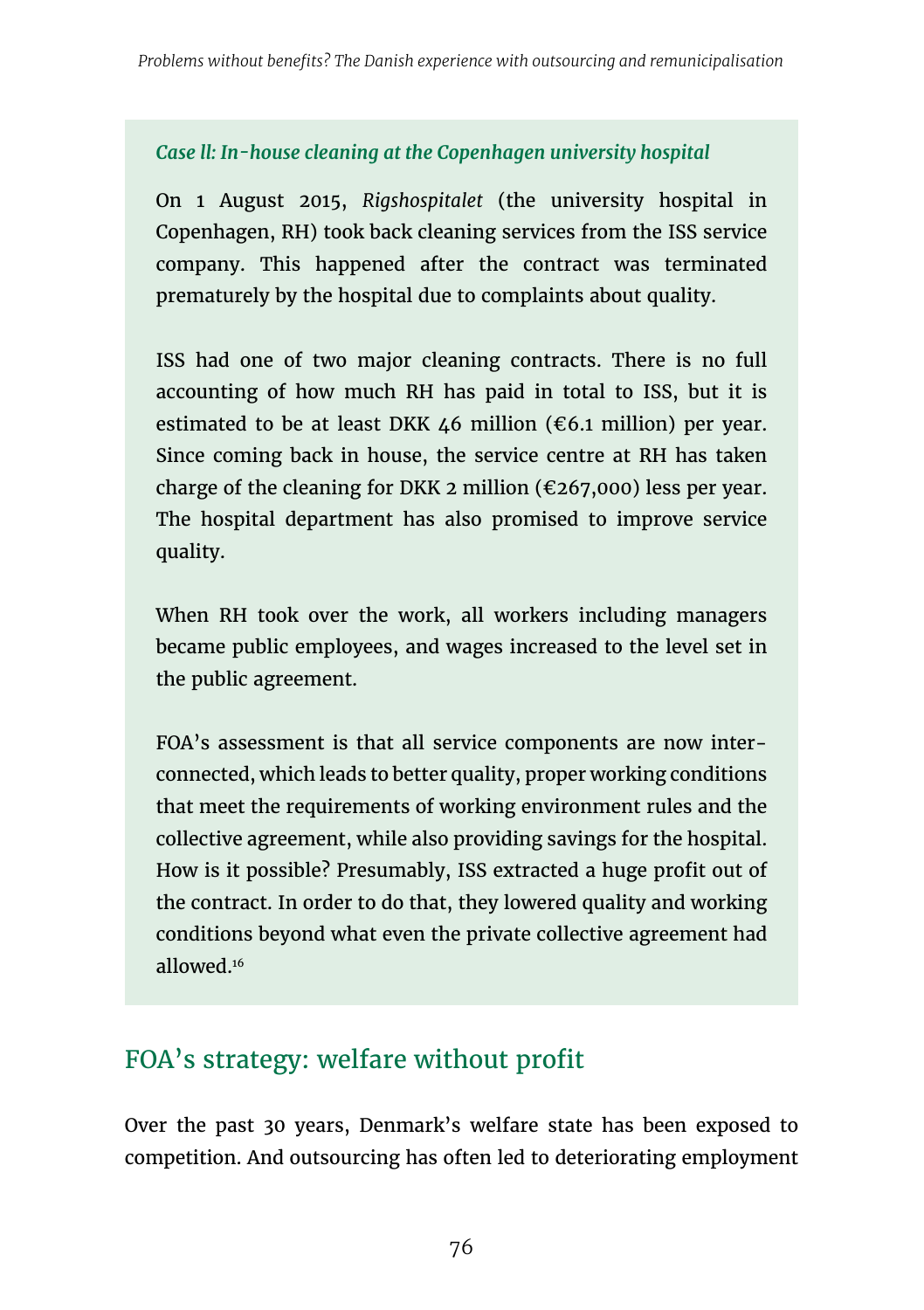conditions. In 2016, the FOA Congress committed to: 'Counteract the many outsourcings and privatisations that lead to cuts. We will work to bring services that have been put into private hands back to the public'.

Since then, FOA work on outsourcing and privatisation has followed a two-pronged approach:

- By improving our position on and arguments against outsourcing, unnecessary profit and tax evasion;
- By ensuring that outsourcing and other forms of marketisation do not harm employees' wages, working conditions, working environment and job security.

Bankruptcies in elder care, poor quality and high profits in social services such as ambulance services and refuse collection, and many unsuccessful outsourcings in the area of cleaning have led to increased recognition and support for FOA's criticism. At the end of 2019, FOA is seeing concrete initiatives towards limiting profits in social services. Time will show whether this trend towards more welfare and less profit will continue.

ABOUT THE AUTHOR



*Thomas Enghausen is Deputy Chairman for the Danish Union of Public Employees FOA, Denmark's third largest labour union. He is responsible for the union's economic and political sector, focusing on tax politics, economic policy, insourcing and outsourcing. He holds a degree in pedagogy and has previously held various positions related to this field, including Chairman for the Association for Social Pedagogy for almost 10 years.*